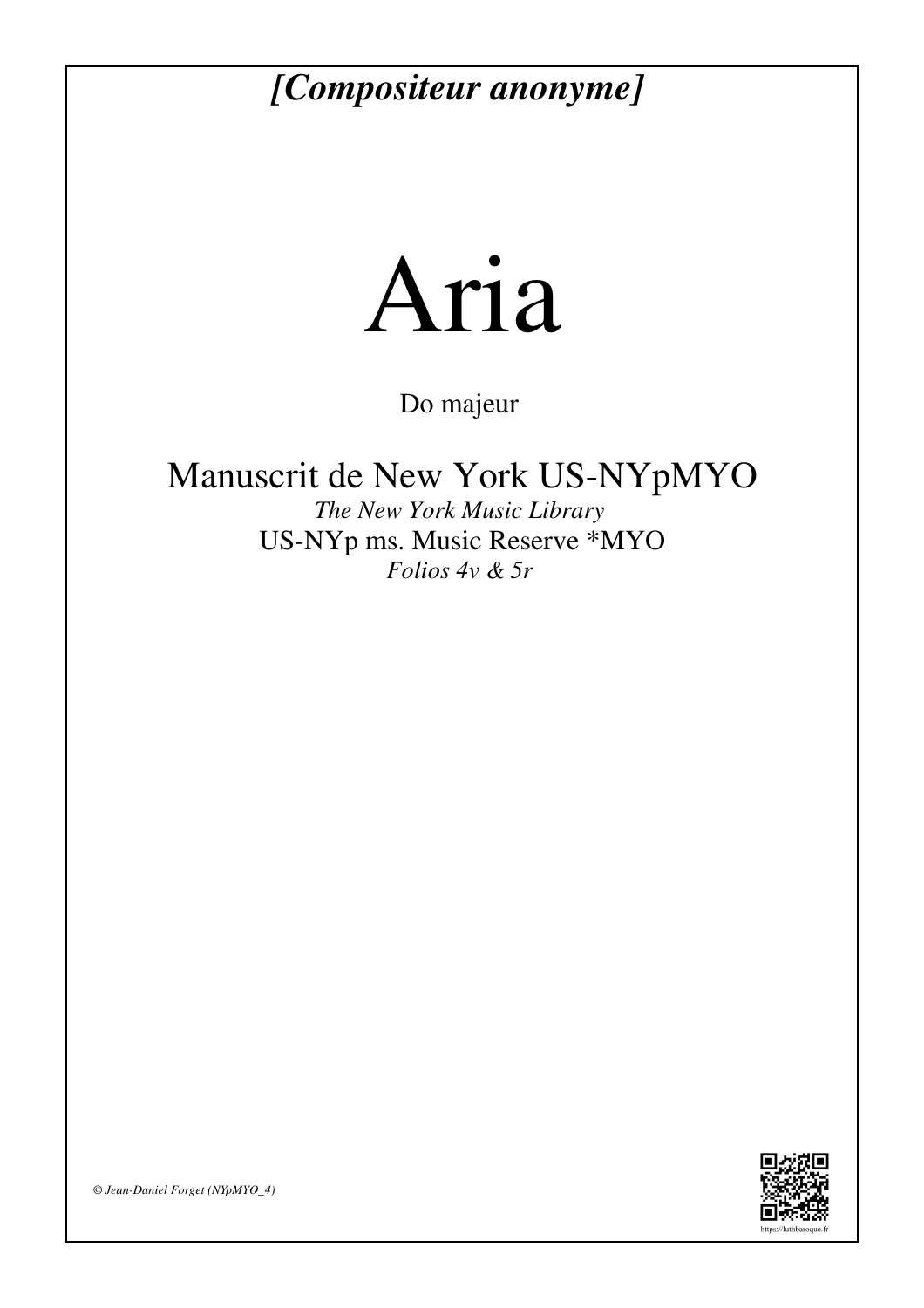

Aria